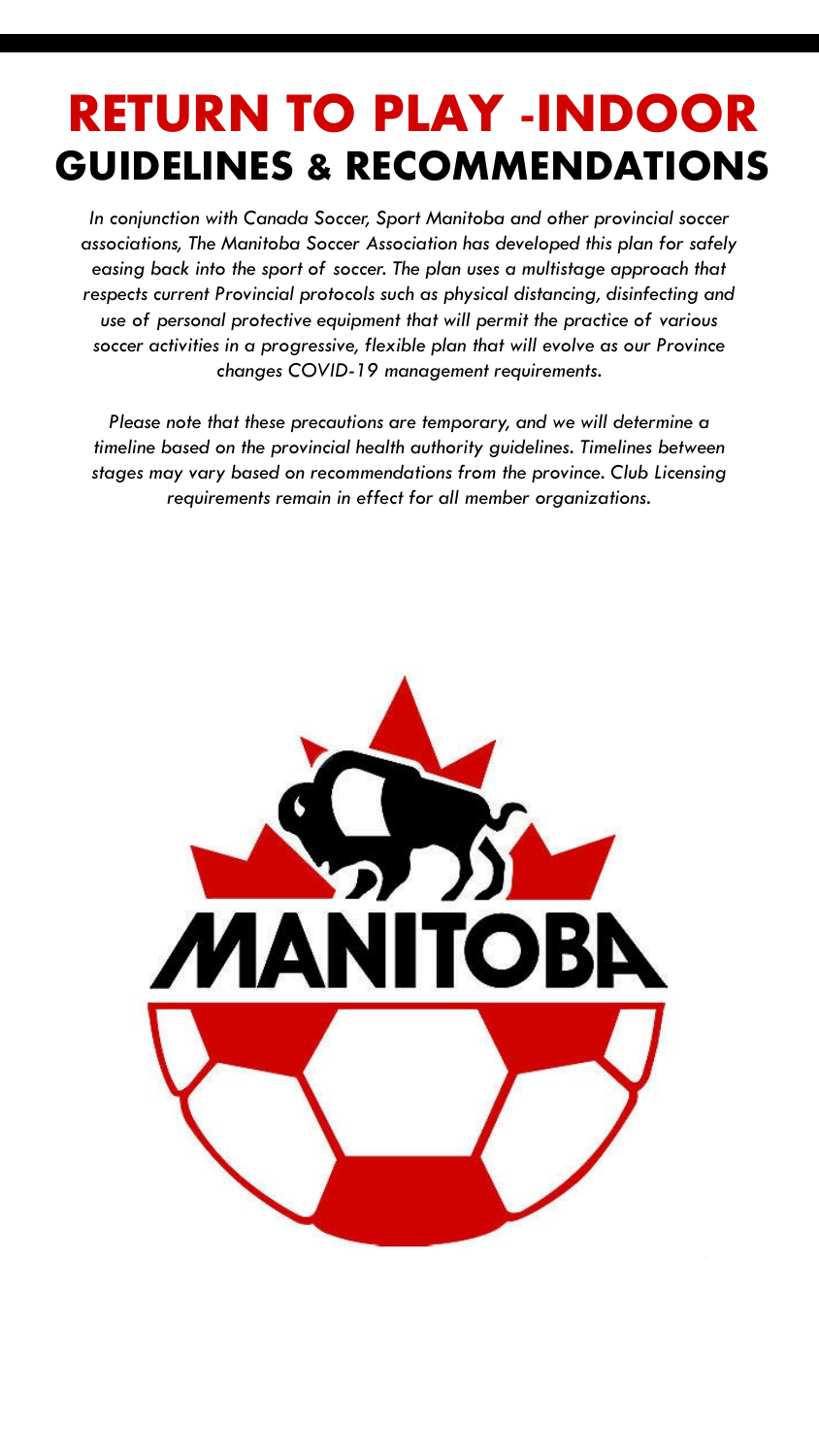## **PRE-ACTIVITY ORIENTATION**

- Review provincial health authorities recommendations
- Review the Manitoba Soccer Return to Participate document
- Review any other procedures established by the organization you are registered with
- Ensure you are registered with a MSA member organization
- Complete waiver form

## **WAIVER**

- One time waiver
- Must be completed by player and/or parent before participation
- Template provided by the Manitoba Soccer Association
- To be collected by the organization the player is registered with
- Participants must be registered with a MSA member organization before taking part in any scheduled activity

## **SYMPTOM REPORTING**

- Players who are experiencing symptoms: stay home, inform your organization, get tested
- If there is a positive test, the organization should inform the MSA and must begin contact tracing

### **RESPONSE ACTION PLAN**

- If provincial health authorities determine that restrictions are to be reinstated, MSA will inform all members
- The MSA, in conjunction with the provincial health authorities, will determine which stage is appropriate at that time





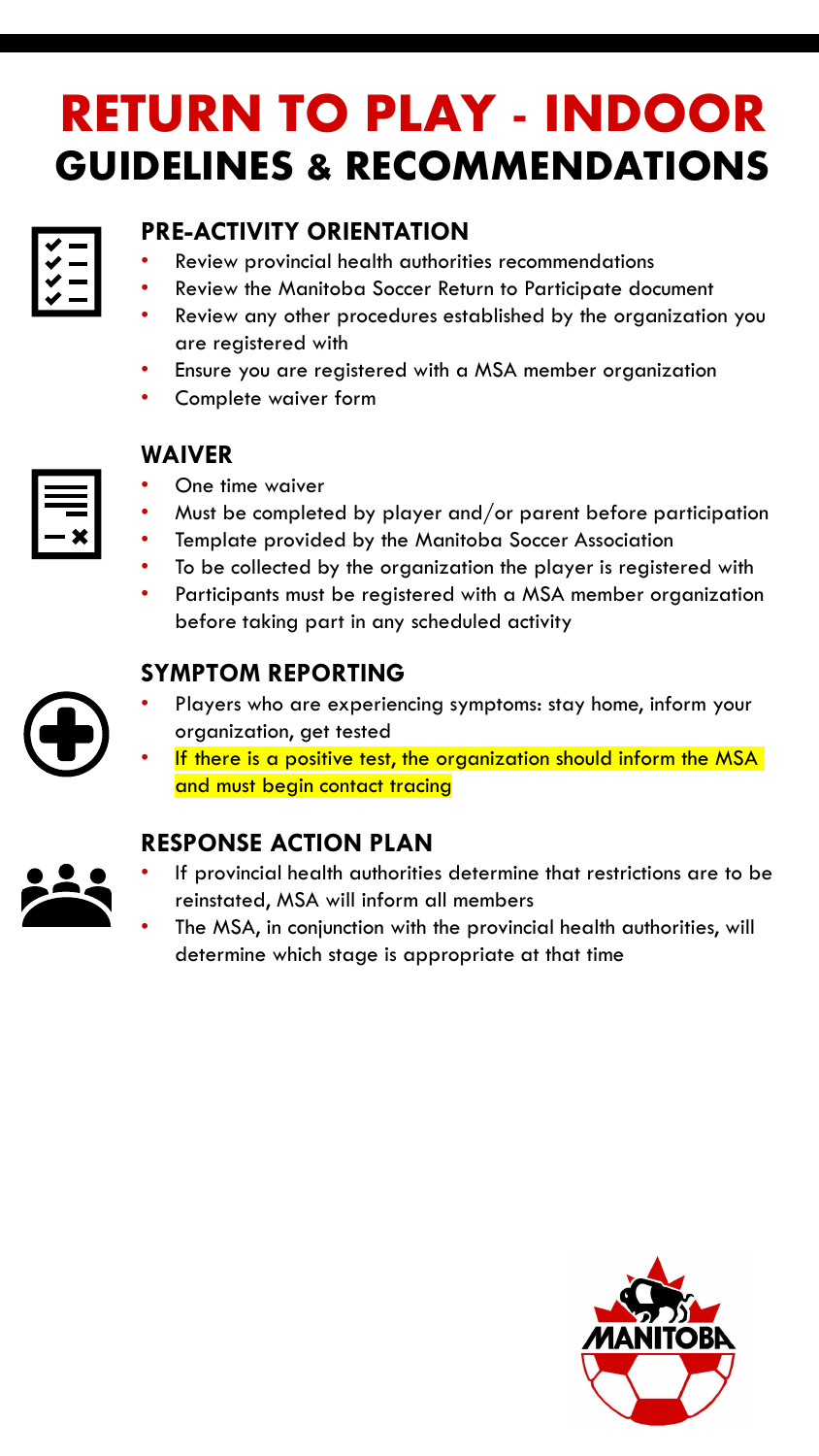

### **PRECAUTIONS**

- All players, coaches, and volunteers must self-assess before each scheduled activity <https://sharedhealthmb.ca/covid19/screening-tool/>
- Stay informed about current pandemic status
- If any participant (players, coaches, volunteers, guardians) has any symptoms, they shall not be permitted to participate or be present
- If any participant has previously been tested positive and has recovered, recommendations provided by the provincial health guidelines should be followed
- Follow municipal/provincial health authorities' regulations/guidelines for all areas
- All participants are required to go through a pre-activity orientation regarding safety and public health

o A signed waiver is required

- Travel is not authorized to events/competition outside of Manitoba. Travel within regions of the province may be restricted based on the province's pandemic response system level of risk
- All activities are required to have, at minimum, hand sanitizer readily available (provided by coach/club/each player)
	- o Hands must be washed or sanitized before and after each activity as monitored by a designated adult (coach, guardian, volunteer)
- Coaches and players will be required to wear masks inside the facility until they are on the pitch area (field and technical areas). Masks being worn during training or games will be at the discretion of each player. During games, all technical officials must wear masks, except the one coach providing instructions to the players on the field
- All participants are required to have their own labelled water bottle and should be kept at least 2 meters from other participants belongings
- The owner of the equipment (balls, cones, nets, etc.) must wipe down and sanitize all equipment before and after each training practice or game
- All players are to ensure their playing/training kits are washed immediately after each use
- Club/facility operator to provide containers for safe disposal of hygienic materials
- No handshakes at anytime
- All injuries should be dealt with by a designated person who should be wearing a mask and gloves while doing so

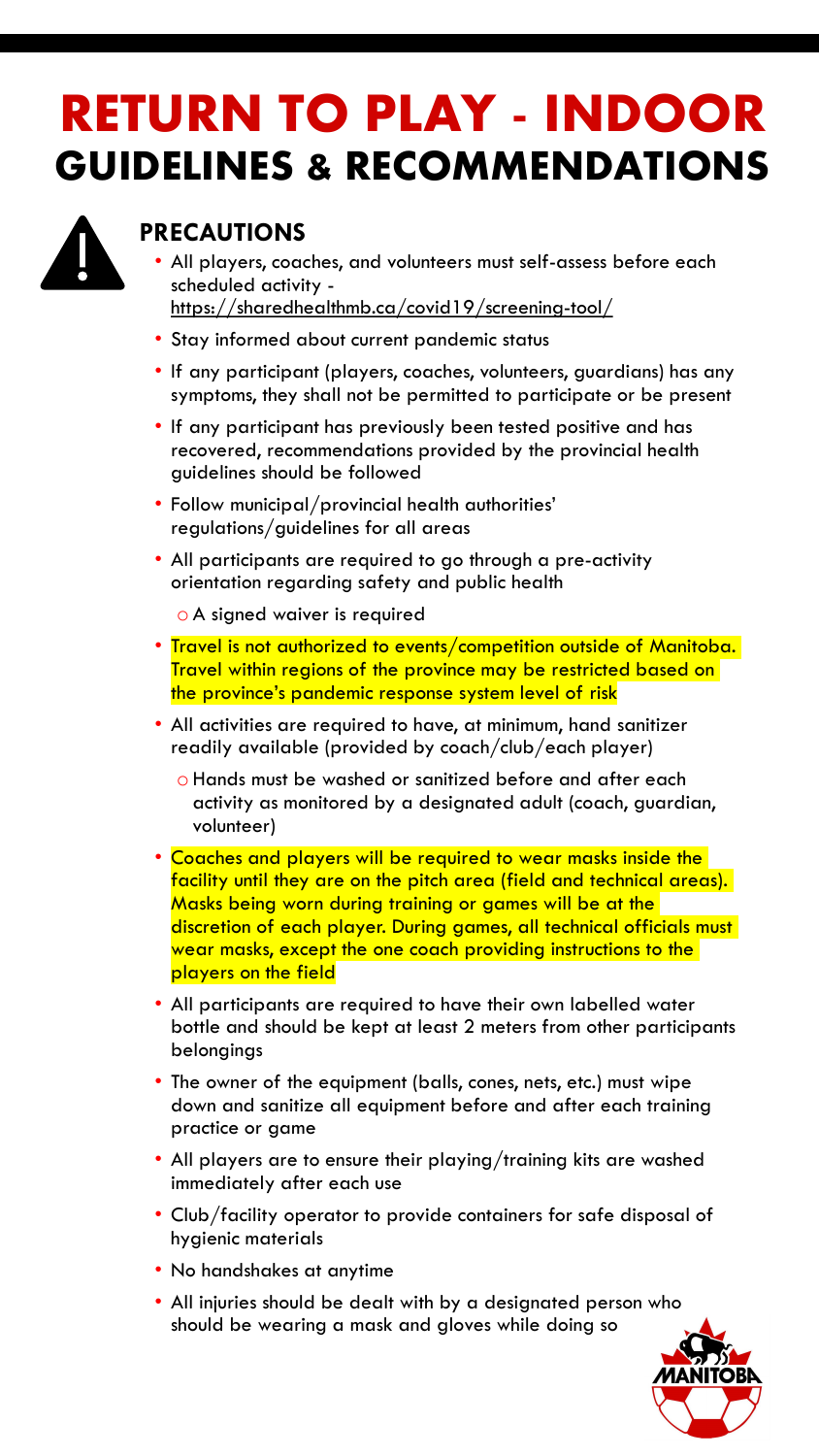

## **CLUB/ORGANIZATION RECOMMENDATIONS**

- Now is the time to promote sport for all and to alleviate logistical burdens on families. Please consider removing age/gender restrictions in order to allow two or more siblings to potentially participate in a particular training group.
- To reduce the overlap of groups arriving and leaving, it is recommended to add buffer times between practices. For example, practice ends at 7.30, participants on field have until 7.40 to have left the premises, next practice begins 7.45 and athletes leave their vehicle and walk to fields between 7.40 and 7.45.
- Provide information to coaches and guardians about each facility. For example, which facility access points will be used for entrance and exit to reduce bottlenecks and facilitate physical distancing. Implement cleaning protocols as well as pick-up/drop-off and spectator procedures.
- Adhere to facility restrictions or maximum capacities for facilities. Prioritize small game formats where possible.
- Adhere to facility guidelines and recommendations for any rentals used for training purposes. (ie. schools, gyms, community centers)

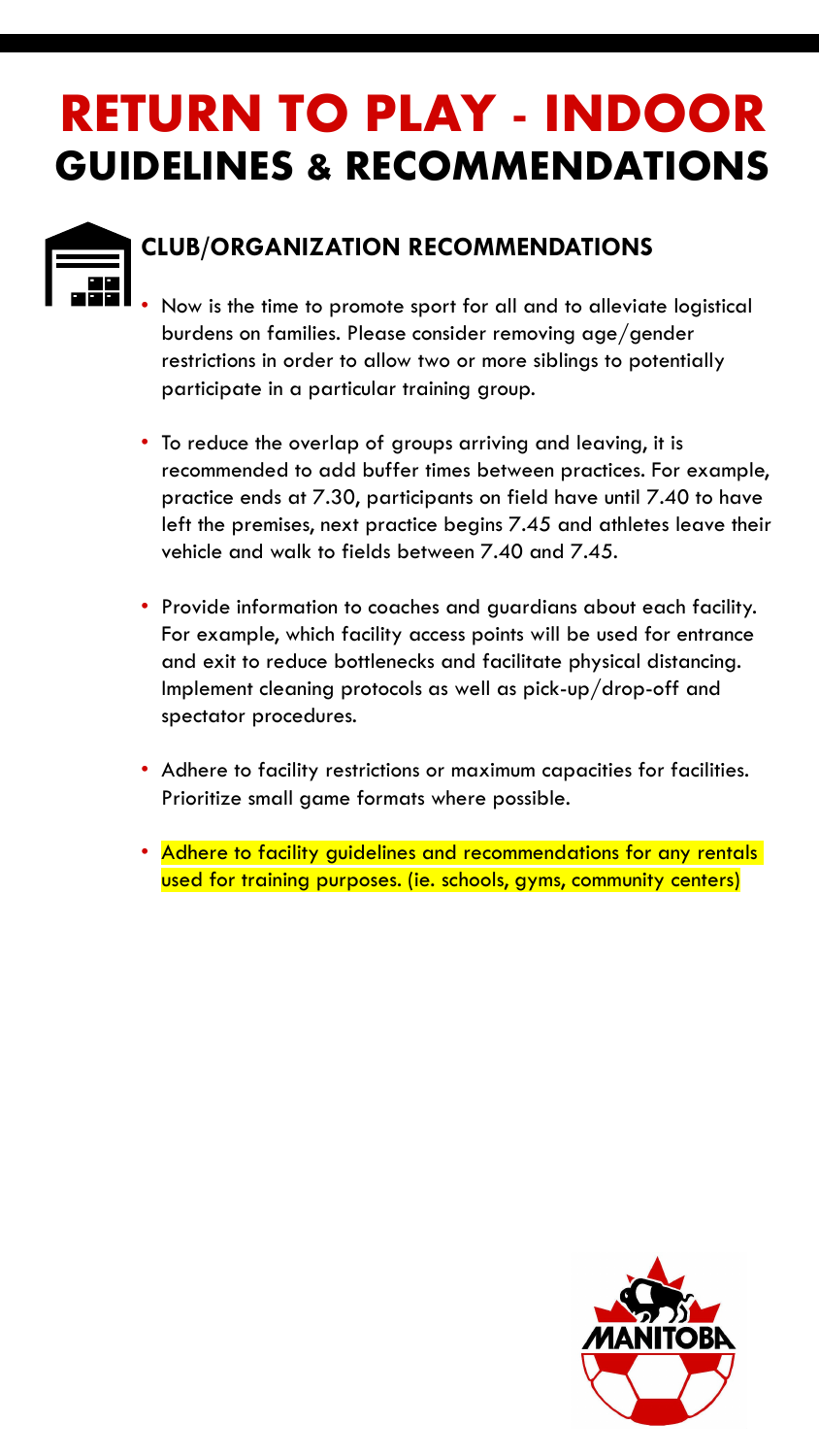

### **FACILITY RECOMMENDATIONS**

- Facilities must provide buffer times in between field bookings.
- No spectators are permitted at adult competitions. A maximum of one guardian per youth player may attend at youth competitions. If guardians are staying at the facility, they must observe physical distancing regulations/guidelines. Any exception at youth games will be addressed by the facility staff.
- Face masks must be worn inside the facility when not on the pitch (field and technical areas). This includes for players and coaches before and after training or games and for all spectators at youth competitions (anyone over the age of 5).
- No loitering inside the facility (hallways, foyer) before or after training or games.
- No changerooms are to be used. Bathroom facilities need to be sanitized before and after each booking by authorized person only. Only one person should be in the bathroom at a time.
- Provide safe spacing for participants personal belongings which respects physical distancing at field level.
- Clubs/facility operator to provide signage outlining physical distancing and hygiene guidelines and should be visibly posted.
- Facility operator to provide hand sanitizers throughout the facility.

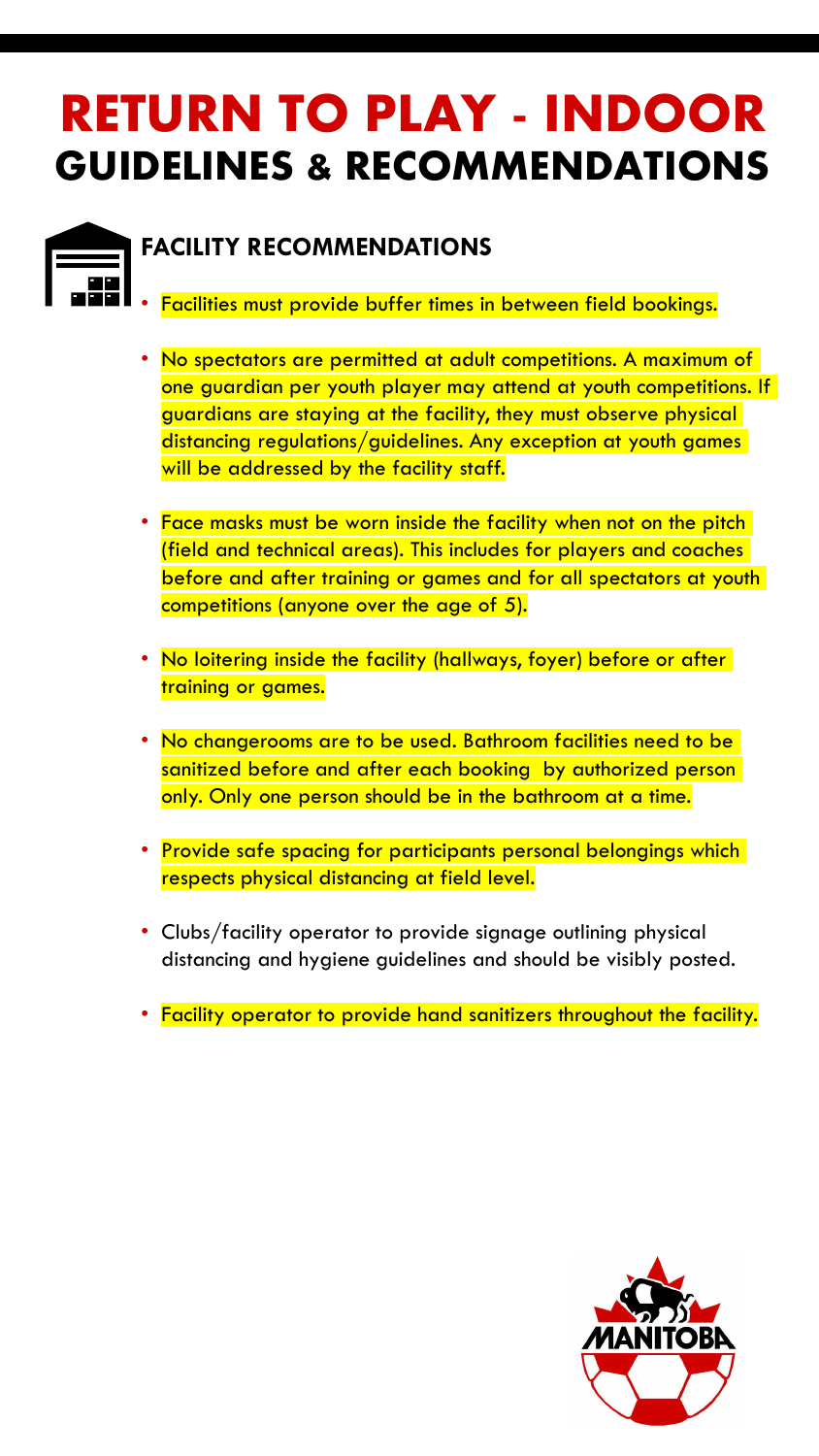

### **STAGE ONE – NON-CONTACT RETURN**

Soccer **training** may resume if the occupancy and activity levels allow people to maintain a physical distance of at least two meters, except for brief exchanges.

- All precautionary measures are still in effect
- Indoor public gathering numbers are restricted to provincial guidelines which include guardians at the location
- Distancing between different groups who are training simultaneously, near one another must be at least 2 meters; increasing the distance is actively encouraged
- No opposition games where players will come into contact with each other
- Structure activities to maximize physical distancing
- Each player brings their own ball (if possible)
- Equipment that is shared (team balls, cones, nets, etc.) must only be handled (using hands) by the owner of the equipment (i.e., in most cases, a coach)
- No heading and no hand contact with the ball
	- oRecommended that players only contact the ball below the waist (avoid chest if possible)
- Recommended that bibs/pinnies are not to be used; each player can bring two of their own tops (light & dark)

oSee Coach Recommendations

- If able, drop off and pick up players only. If remaining at the facility, one guardian per youth player is allowed inside the facility and they must follow provincial health guidelines for physical distancing. No spectators at adult competition.
- Any Club owned/operated Clubhouses used for the purpose of administration should follow provincial health guidelines as they relate to occupancy and safety concerns
- No changeroom facilities are to be used
- Participants should come dressed and ready to participate
- Benches should be removed from this stage

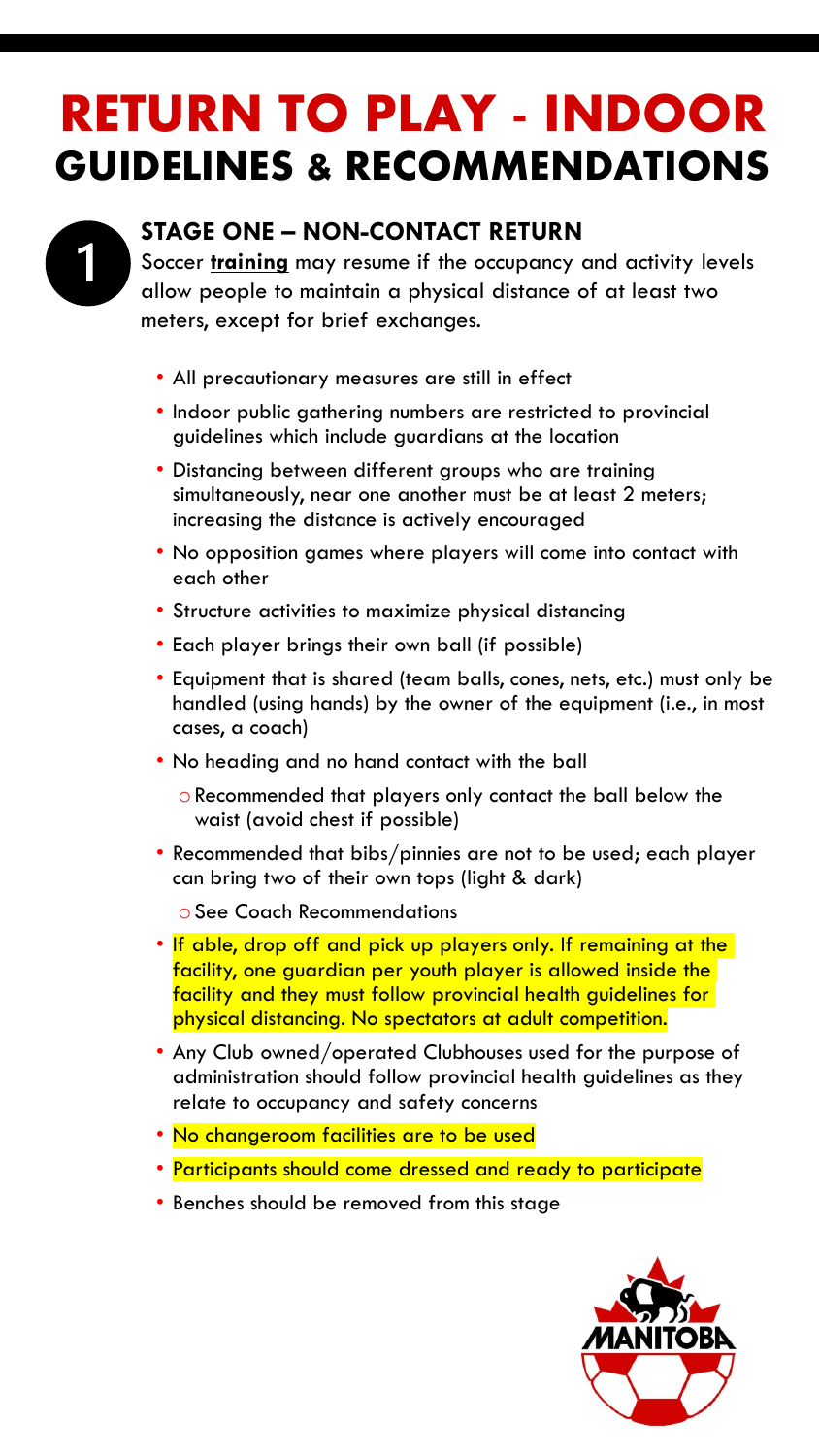

## **STAGE TWO – LIMITED CONTACT RETURN**

Soccer **training** may resume with group sizes limited to provincial guidelines and including limited contact throughout. Competition is prohibited.

- All precautionary measures are still in effect
- Indoor public gathering numbers are restricted to provincial guidelines which include guardians at the location
- Training may now include activities with opposition –limited to a maximum of 6v6
- Distancing between different groups who are training simultaneously, near one another must be at least 2 meters; increasing the distance is actively encouraged
- Prolonged physical contact (i.e. team/group meetings/discussions, embraces, etc.) should be actively discouraged
- Each player brings their own ball (if possible)
- Equipment that is shared (team balls, cones, nets, etc.) must only be handled (using hands) by the owner of the equipment (i.e., in most cases, a coach)
- No heading and no hand contact with the ball (except for GKs wearing gloves)
- Recommended that bibs/pinnies are not to be used; each player can bring two of their own tops (light & dark)

oSee Coach Recommendations

- If able, drop off and pick up players only. If remaining at the facility, one guardian per youth player is allowed inside the facility and they must follow provincial health guidelines for physical distancing. No spectators at adult competition.
- Any Club owned/operated Clubhouses used for the purpose of administration should follow provincial health guidelines as they relate to occupancy and safety concerns
- No changerooms facilities are to be used
- Participants should come dressed and ready to participate
- Benches should be removed from this stage

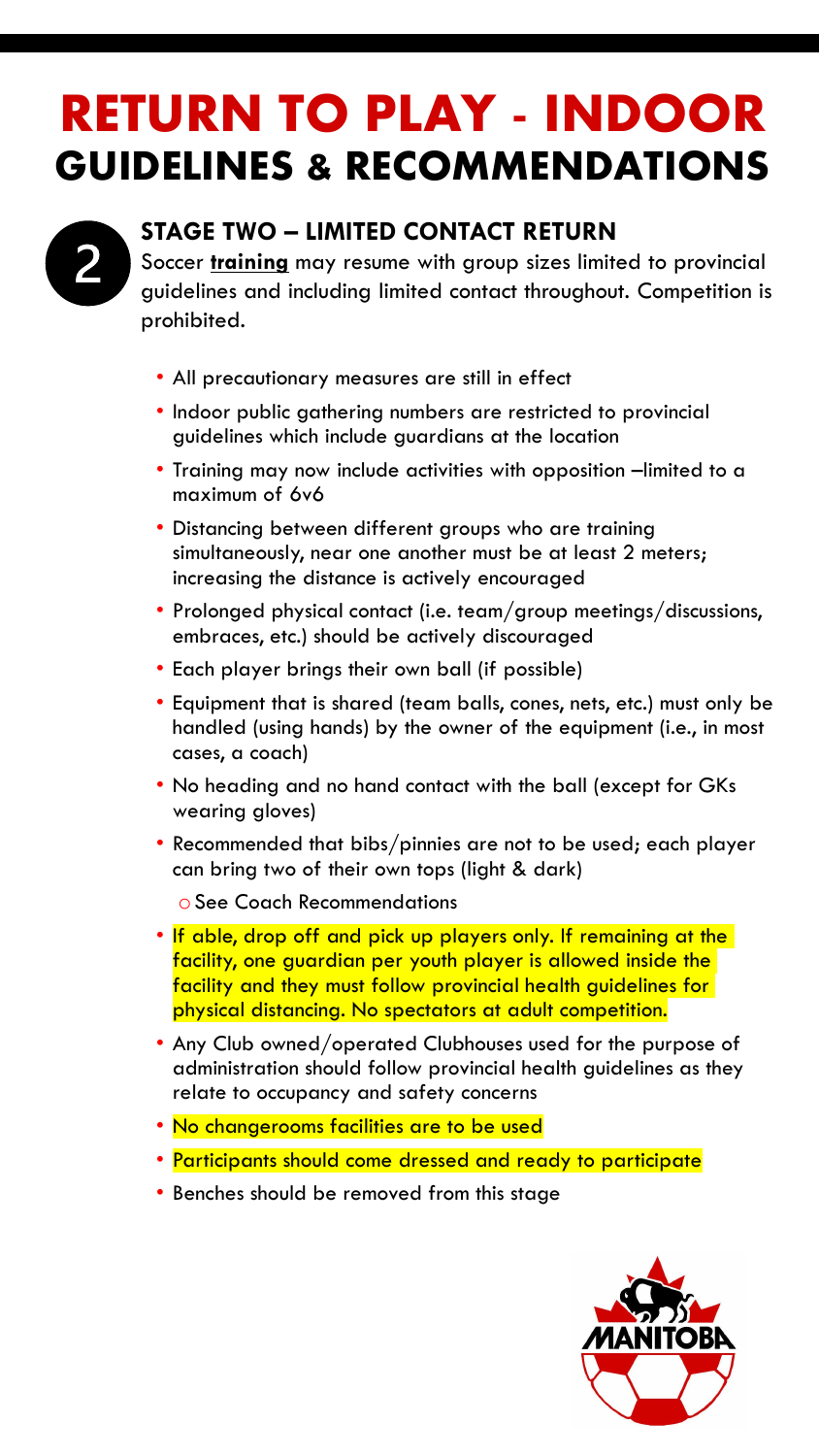

## **STAGE THREE – RESUMPTION OF COMPETITION**

Soccer **games/competition** may resume in all format types. Training may be increased to full, regular training provided general public health guidelines are followed.

- All precautionary measures are still in effect
- Games must be scheduled to consider reducing traffic between groups arriving and departing to mitigate community transmission
- Recommended to begin with internal small sided friendly matches where applicable before league play begins
- In leagues where there are substitution restrictions, recommended to allow for unlimited substitutions throughout the match to avoid fatigue and injury
- Substitutes are required to observe physical distancing when on the bench/sideline (at least 2 meters) based on provincial health guidelines
- If able, drop off and pick up players only. If remaining at the facility, one guardian per youth player is allowed inside the facility and they must follow provincial health guidelines for physical distancing. No spectators at adult competition.
- No changerooms facilities are to be used
- Participants should come dressed and ready to participate

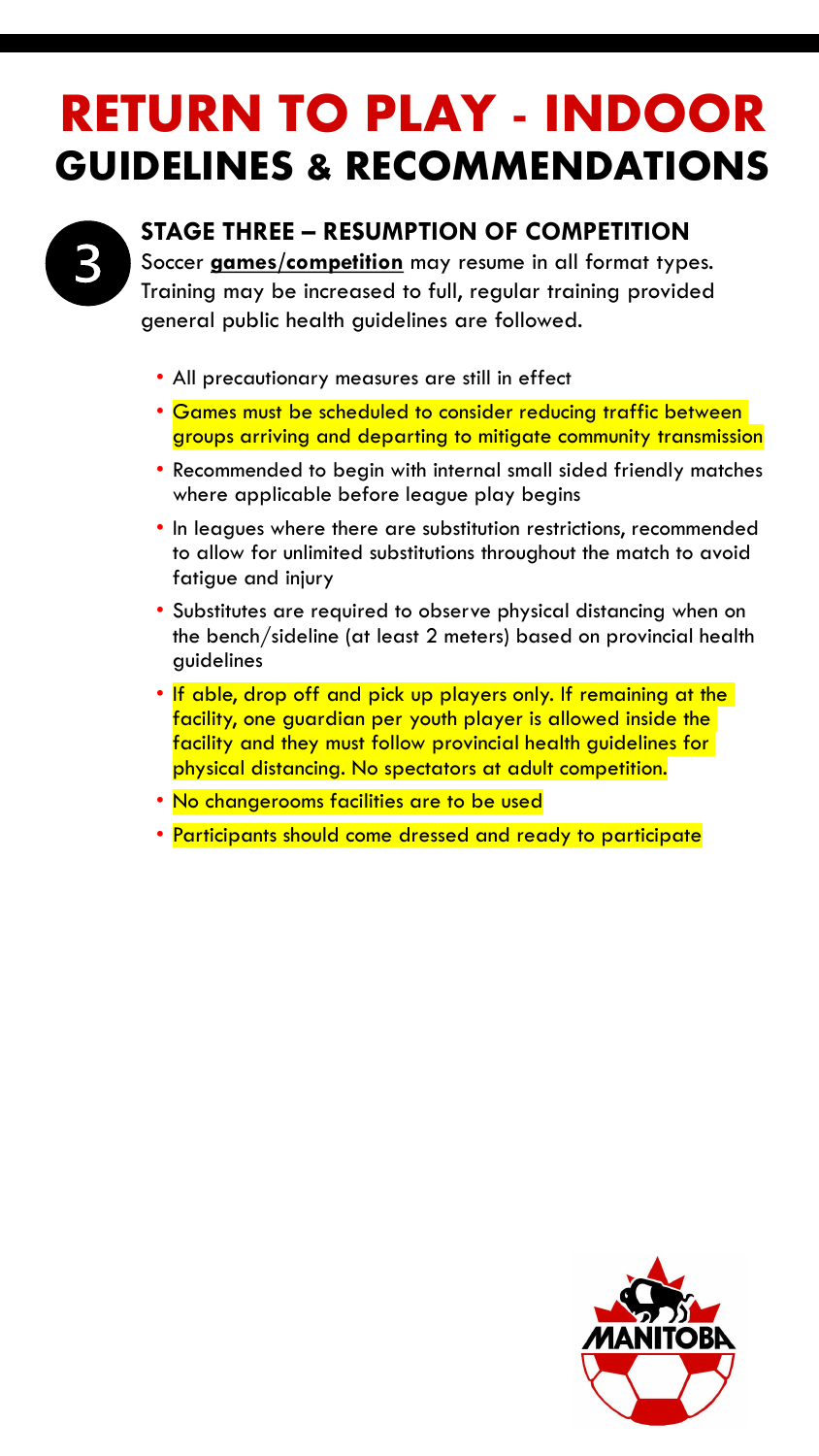### **COACH RECOMMENDATIONS**

- Pre-activity orientation regarding safety hand washing, nonillness related cough suppression, no spitting or 'snot rockets'.
- Regarding equipment cleaning, do not go home and then clean contaminated items may travel into coaches' home environment. This should be done publicly. Only Coaches/Staff should handle equipment.
- Coaches will be required to wear masks inside the facility until they are on the pitch area (field and technical areas). During games, all technical officials must wear masks, except the one coach providing instructions to the players on the field
- Coaches should specify in advance which shirt (light or dark) they'd like each athlete to wear to eliminate the need for athletes to change in public at fields
- At the Active Start and Fundamentals stages, it is encouraged to use family members of players to support on-field delivery as physical distancing would not apply to people from the same household (i.e., child, parent, & ball).

#### **Activity Recommendations:**

- Structure activities to maximize physical distancing
- Age Appropriate recommendations may need to be taken when designing activities, for example, Active Start and Fundamentals players may need a sibling or parent to participate with them. This will allow for coaches to have support managing the group of players and physical distancing will not be required between siblings or parent/child (since they are from the same household).
- Design activities so athletes may stay within their existing small groups to reduce amount of contact with different people.
- Regular sanitization breaks combined with water breaks.

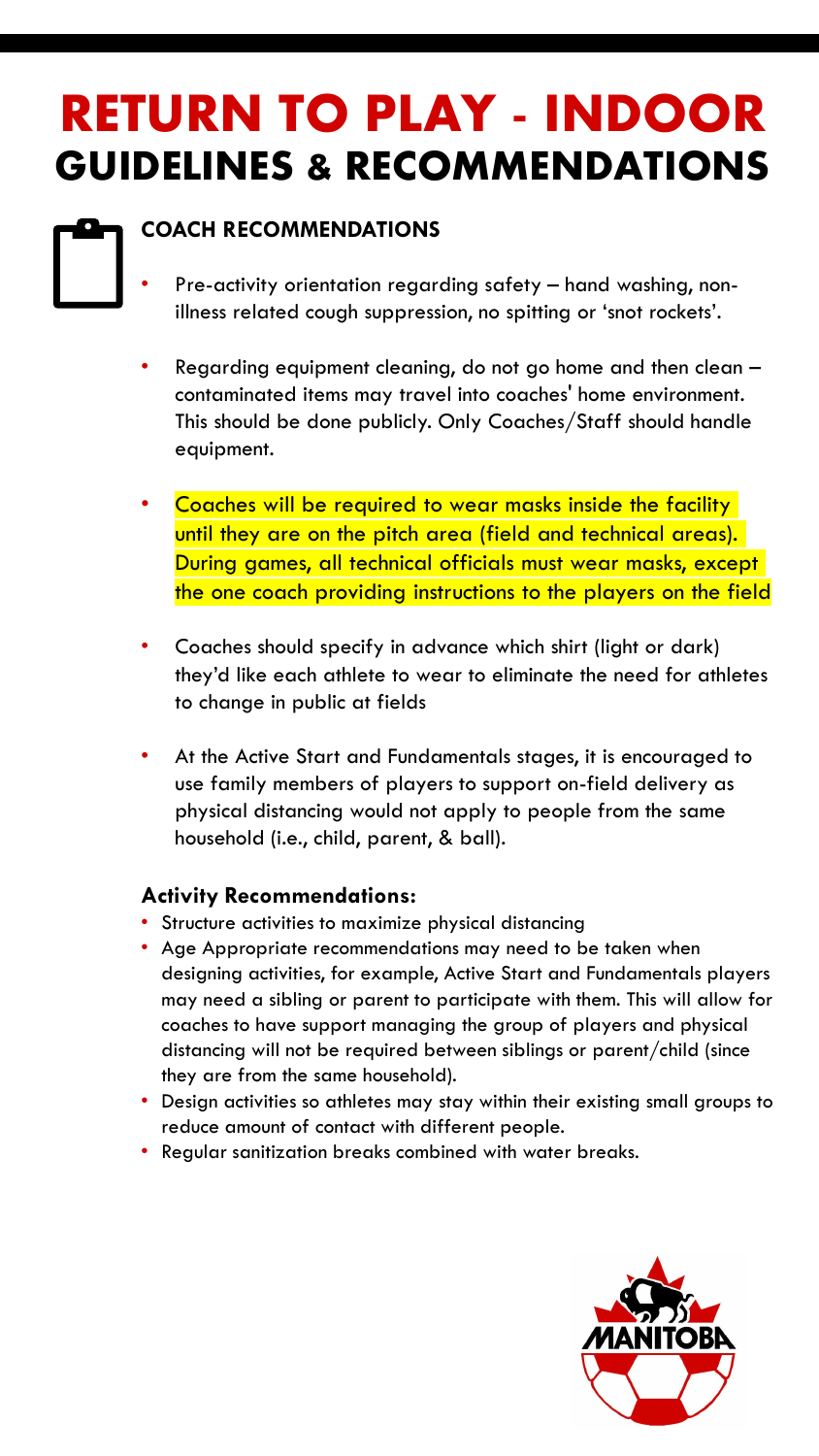

### **PARENT/GUARDIAN RECOMMENDATIONS**

• Ensure child is healthy and no sign of symptoms. Follow symptom reporting guidelines as per the pre-orientation section.

- Make sure child has all items they need to participate.
- If able, drop off and pick up players only. If remaining at the facility, one guardian per youth player is allowed inside the facility and they must follow provincial health guidelines for physical distancing. No spectators at adult competition.
- Face masks must be worn at all times inside the facility (anyone over the age of 5).



### **PLAYER RECOMMENDATIONS**

#### **Players are recommended to come prepared with:**

- Hand Sanitizer
- Sanitizer Wipes
- Two (2) cotton masks in case one gets soiled/dirty/compromised
- Ziploc bag containing: (clearly labeled)
	- Labelled water bottle where mouth spout is covered by lid and not to open air
	- Snack(s)
	- Tissues for any allergies or to blow nose for non-illness related circumstances
	- Hand sanitizer and wipes
- Face masks must be worn inside the facility until players are on the pitch (field and technical areas). Face masks worn during training/games is at the discretion of the player.
- Soccer organizations can loan balls to players if they do not have one.
- Players are responsible to bring personal player equipment to the field in order to practice and should be sanitized at the field; includes goalkeeper gloves.

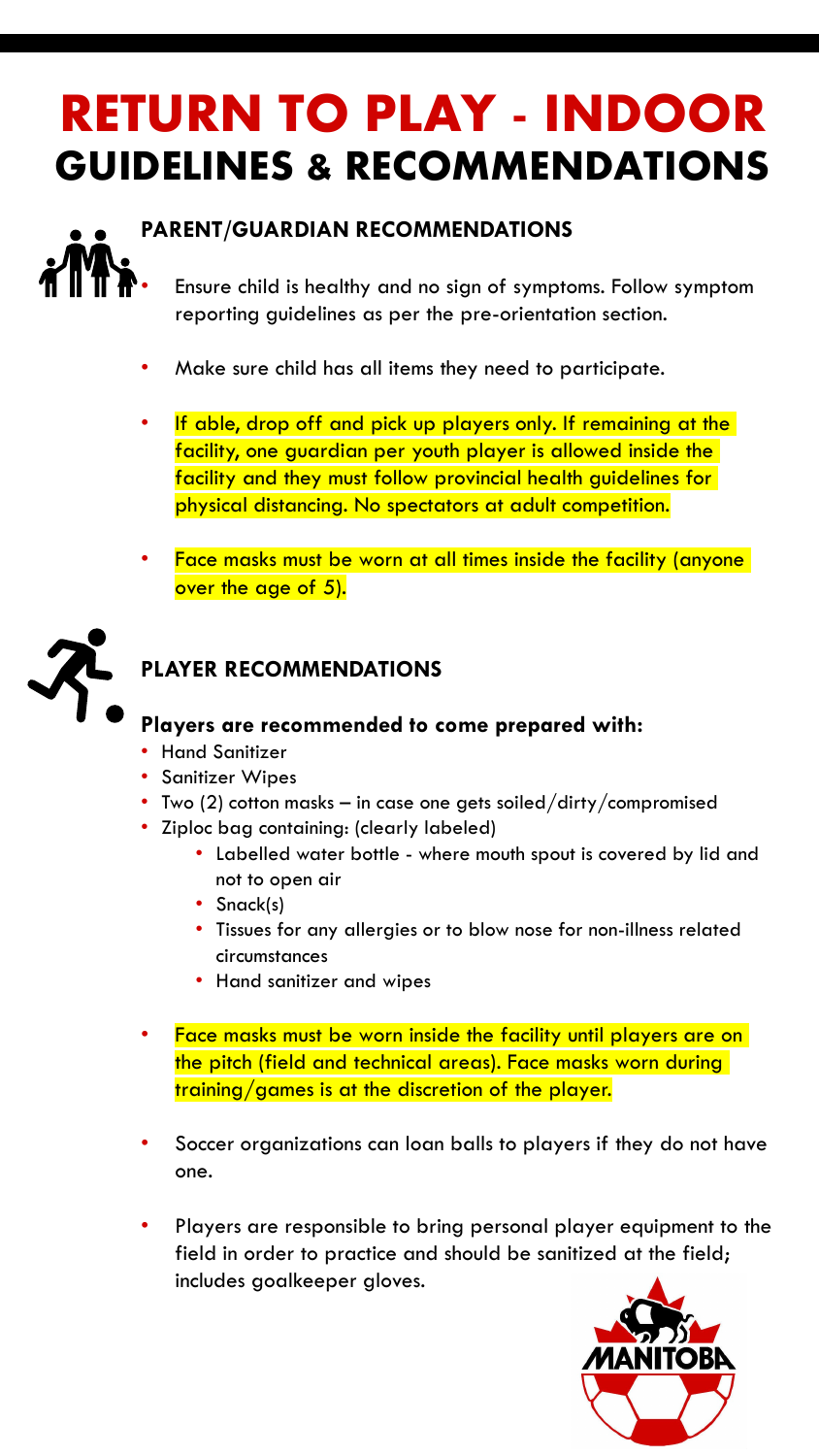### **MATCH OFFICIAL RECOMMENDATIONS**

い

- Referees should come dressed and ready to participate.
- Referees should not share any gear (watches, flags, cards).
- Face masks must be worn inside the facility until referees are on the pitch (field and technical areas).
- Timekeepers must wear face masks at all times.
- When assigning, consider reducing the number of referees coming and going to fields by having referees do back-to-back games in different roles (where applicable) and with consideration to the health of the referee.

#### **Laws of the Game – Modifications:**

- Yellow and Red cards given to athletes from a safe distance as per physical distancing guidelines
- Physical altercations are an immediate dismissal from match. Referees should stay away and allow situation to dissolve before engaging from a safe distance.
- For instances where there is an injured player, a designated person may attend to the player

#### **Referee Education/Mentorship Considerations**

- Assessments and mentorship need to respect physical distancing guidelines and those mentors/assessors should do so from the spectator side of the pitch
- Video chat for post game debrief versus immediately after in person